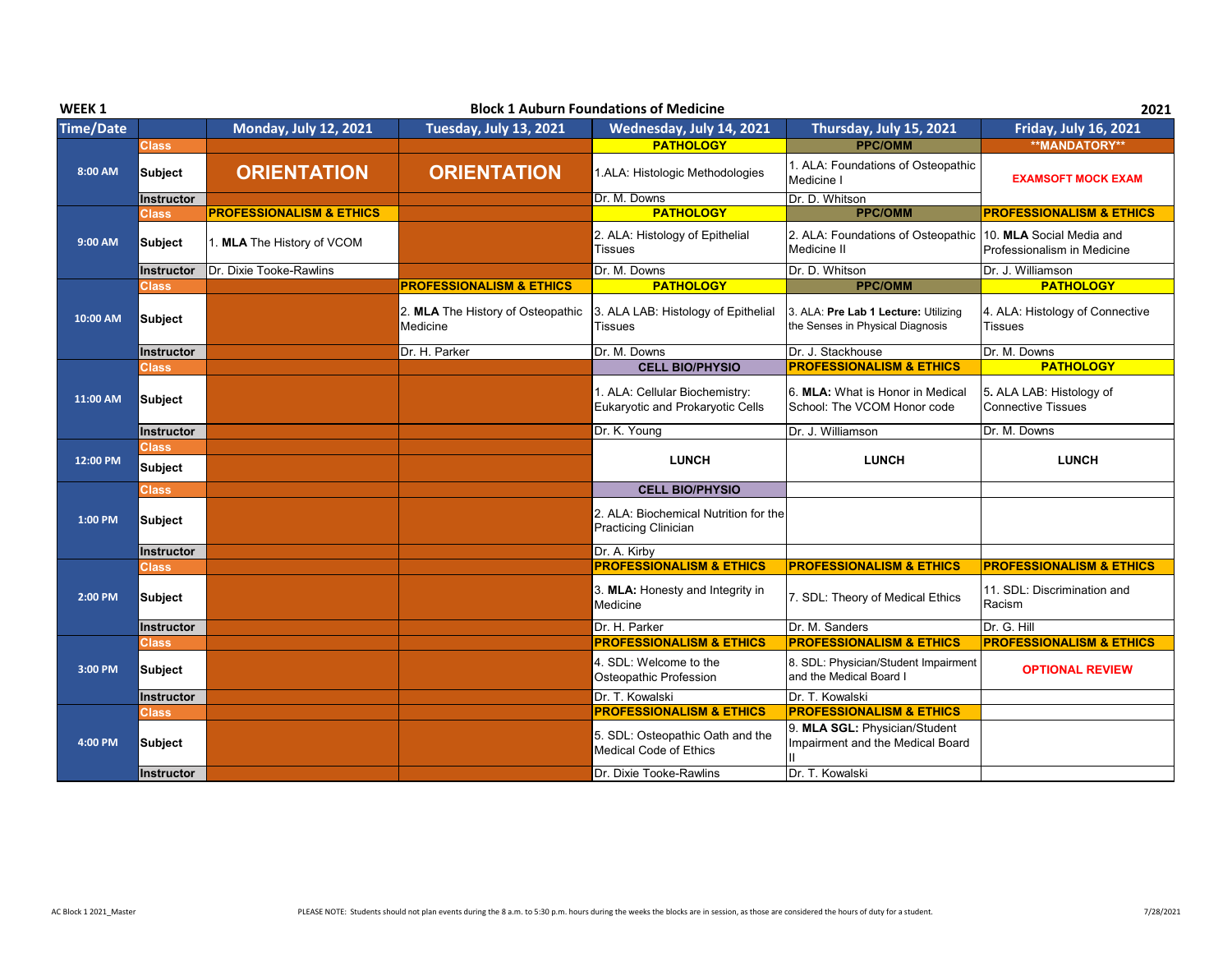| WEEK <sub>2</sub> |                                |                                                            |                                                           | <b>Block 1 Auburn Foundations of Medicine</b>                                                                        |                                                                | 2021                                                                                                      |
|-------------------|--------------------------------|------------------------------------------------------------|-----------------------------------------------------------|----------------------------------------------------------------------------------------------------------------------|----------------------------------------------------------------|-----------------------------------------------------------------------------------------------------------|
| <b>Time/Date</b>  |                                | <b>Monday, July 19, 2021</b>                               | <b>Tuesday, July 20, 2021</b>                             | Wednesday, July 21, 2021                                                                                             | Thursday, July 22, 2021                                        | <b>Friday, July 23, 2021</b>                                                                              |
|                   | <b>Class</b>                   | <b>PROFESSIONALISM &amp; ETHICS</b>                        | <b>PATHOLOGY</b>                                          | <b>IMMUNOLOGY</b>                                                                                                    | <b>PATHOLOGY</b>                                               | <b>PPC/OMM</b>                                                                                            |
| 8:00 AM           | <b>Subject</b>                 |                                                            | 9. ALA: Cellular Adaptations                              | 1. ALA: Concepts of Immunology<br>and Cells of the Immune System                                                     |                                                                | 4. ALA: Components of a Medical<br>and Preventive History                                                 |
|                   | Instructor                     |                                                            | Dr. Stephen                                               | Dr. J. Brewer                                                                                                        |                                                                | Dr. J. Stackhouse                                                                                         |
|                   | <b>Class</b>                   | <b>EXAM1</b><br><b>LECTURES 1-11 (80 min)</b>              | <b>PATHOLOGY</b>                                          | <b>IMMUNOLOGY</b>                                                                                                    | <b>EXAM1</b><br><b>LECTURES 1-10 (73 min)</b>                  | <b>PPC/OMM</b>                                                                                            |
| 9:00 AM           | <b>Subject</b>                 |                                                            | 10. ALA: Free Radicals                                    | 2. ALA: Organs of the Immune<br>System                                                                               |                                                                | 5. ALA: Fryette's Mechanics and<br><b>Treatment Models</b>                                                |
|                   | Instructor                     |                                                            | Dr. Stephen                                               | Dr. J. Brewer                                                                                                        |                                                                | Dr. J. Stackhouse                                                                                         |
|                   | <b>Class</b>                   | <b>GENETICS</b>                                            | <b>GENETICS</b>                                           | <b>GENETICS</b>                                                                                                      | <b>IMMUNOLOGY</b>                                              | <b>IMMUNOLOGY</b>                                                                                         |
| 10:00 AM          | <b>Subject</b>                 | 1. ALA: Central Dogma Overview                             | 3. ALA: Regulation of Gene<br>Expression I: Transcription | 5. ALA: Regulation of Gene<br>Expression III: Post Transcriptional<br>processing                                     | 3. ALA: Lymphatic System                                       | 5. ALA: Phagocytosis                                                                                      |
|                   | Instructor                     | Dr. K. Dugger                                              | Dr. K. Dugger                                             | Dr. K. Dugger                                                                                                        | Dr. J. Brewer                                                  | Dr. J. Brewer                                                                                             |
|                   | <b>Class</b>                   | <b>GENETICS</b>                                            | <b>GENETICS</b>                                           | <b>GENETICS</b>                                                                                                      | <b>IMMUNOLOGY</b>                                              | <b>IMMUNOLOGY</b>                                                                                         |
| 11:00 AM          | <b>Subject</b>                 | 2. ALA: DNA Synthesis and DNA<br>Repair                    | 4. ALA: Regulation of Gene<br>Expression II: Translation  | 6. ALA: Human Genome<br>Organization                                                                                 | 4. ALA: Receptors of Innate<br>Immunity                        | 6. ALA: Complement                                                                                        |
|                   | Instructor                     | Dr. K. Dugger                                              | Dr. K. Dugger                                             | Dr. K. Dugger                                                                                                        | Dr. J. Brewer                                                  | Dr. J. Brewer                                                                                             |
| 12:00 PM          | Class.<br><b>Subject</b>       | <b>LUNCH</b>                                               | <b>LUNCH</b>                                              | <b>LUNCH</b>                                                                                                         | <b>LUNCH</b>                                                   | <b>PPC/OMM</b>                                                                                            |
|                   |                                |                                                            |                                                           |                                                                                                                      |                                                                | <b>OPTIONAL REVIEW</b>                                                                                    |
|                   | <b>Instructor</b>              |                                                            |                                                           |                                                                                                                      |                                                                |                                                                                                           |
| 1:00 PM           | <b>Class</b><br><b>Subject</b> | <b>PATHOLOGY</b><br>6. ALA: General Concepts of<br>Disease | <b>PPC/OMM</b>                                            | <b>PROFESSIONALISM &amp; ETHICS</b><br>12. SDL: Cultural Competency in<br>Healthcare and Healthcare Disparities      | <b>GENETICS</b><br>7. ALA: Tools of Genetic Medicine           | <b>PROFESSIONALISM &amp; ETHICS</b><br>14. MLA: Mindfulness I                                             |
|                   | Instructor                     | Dr. Stephen                                                |                                                           | Dr. D. Jones                                                                                                         | K. East                                                        | Dr. M. Taylor                                                                                             |
|                   | Class                          | <b>PATHOLOGY</b>                                           | LAB 1: Soft Tissue Palpation and                          | <b>PROFESSIONALISM &amp; ETHICS</b>                                                                                  | <b>GENETICS</b>                                                | <b>PROFESSIONALISM &amp; ETHICS</b>                                                                       |
| 2:00 PM           | <b>Subject</b>                 | 7. ALA: Cell Injury I                                      | Diagnosis - Group A                                       | 13. MLA SGL: Cultural Competency and<br>Healthcare Disparities II: Gender Bias,<br>Disparities and Intersectionality | 8. ALA: Human Chromosomes                                      | 15. MLA SGL: Mindfulness II                                                                               |
|                   | Instructor                     | Dr. Stephen                                                | Dr. J. Stackhouse                                         | Dr. D. Jones                                                                                                         | K. East                                                        | Dr. M. Taylor                                                                                             |
|                   | <b>Class</b>                   | <b>PATHOLOGY</b>                                           | <b>PPC/OMM</b>                                            |                                                                                                                      | <b>GENETICS</b>                                                | <b>PROFESSIONALISM &amp; ETHICS</b>                                                                       |
| 3:00 PM           | <b>Subject</b>                 | 8. ALA: Cell Injury II                                     |                                                           |                                                                                                                      | 9. SDL: Gene Therapy and<br>Treatment of Genetic Disease       | 16. SDL: Medical Student and<br>Physician Expectations on Sexual<br>Harassment and Sexual Violence I      |
|                   | Instructor                     | Dr. Stephen                                                |                                                           |                                                                                                                      | K. East                                                        | Dr. Dixie Tooke-Rawlins                                                                                   |
|                   | <b>Class</b>                   |                                                            | LAB 1: Soft Tissue Palpation and                          |                                                                                                                      | <b>GENETICS</b>                                                | <b>PROFESSIONALISM &amp; ETHICS</b>                                                                       |
| 4:00 PM           | <b>Subject</b>                 |                                                            | Diagnosis - Group B                                       |                                                                                                                      | 10. SDL: Genetic and Population<br>Screening<br>Dr. M. Sanders | 17. MLA SGL: Medical Student and<br>Physician Expectations on Sexual<br>Harassment and Sexual Violence II |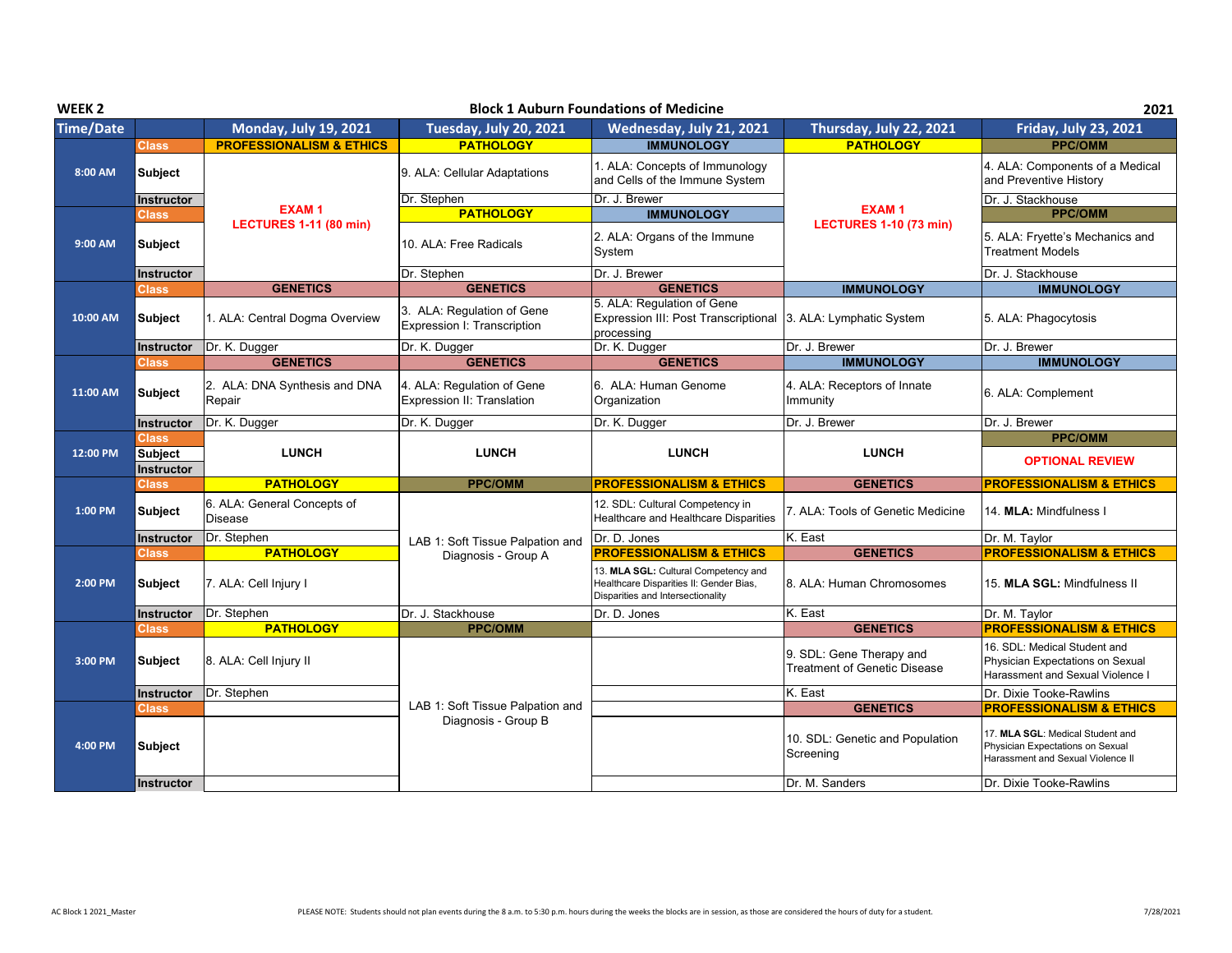| <b>WEEK3</b>     |                                              |                                                                        |                                                                            | <b>Block 1 Auburn Foundations of Medicine</b>                                       |                                                           | 2021                                          |
|------------------|----------------------------------------------|------------------------------------------------------------------------|----------------------------------------------------------------------------|-------------------------------------------------------------------------------------|-----------------------------------------------------------|-----------------------------------------------|
| <b>Time/Date</b> |                                              | <b>Monday, July 26, 2021</b>                                           | <b>Tuesday, July 27, 2021</b>                                              | Wednesday, July 28, 2021                                                            | Thursday, July 29, 2021                                   | <b>Friday, July 30, 2021</b>                  |
|                  | <b>Class</b>                                 | <b>PPC/OMM</b>                                                         |                                                                            | <b>GENETICS</b>                                                                     | <b>CELL BIO/PHYSIO</b>                                    | <b>PROFESSIONALISM &amp; ETHICS</b>           |
| 8:00 AM          | Subject                                      | <b>EXAM1</b><br>LECTURES 1-5 (39 min)                                  |                                                                            | <b>EXAM1</b><br><b>LECTURES 1-11 (80 min)</b>                                       | 7. ALA: Enzymes as Catalysts I                            |                                               |
|                  | Instructor                                   |                                                                        |                                                                            |                                                                                     | Dr. K. Young                                              | <b>FINAL EXAM</b>                             |
| 9:00 AM          | Class<br>Subject                             | <b>IMMUNOLOGY</b><br>7. ALA: Cytokines, Receptors,<br>and Signaling    | <b>IMMUNOLOGY</b><br>8. ALA: Cytokines and the<br>Cellular Response        | <b>Secure Review Immediately</b><br>Following Exam (Ethics 1, Path<br>$1,$ OMM $1)$ | <b>CELL BIO/PHYSIO</b><br>8. ALA: Enzymes as Catalysts II | <b>LECTURES 12-23 (87 min)</b>                |
|                  | Instructor                                   | Dr. J. Brewer                                                          | Dr. J. Brewer                                                              |                                                                                     | Dr. K. Young                                              |                                               |
|                  | Class                                        | <b>GENETICS</b>                                                        | <b>PATHOLOGY</b>                                                           | <b>CELL BIO/PHYSIO</b>                                                              | <b>PATHOLOGY</b>                                          | <b>CELL BIO/PHYSIO</b>                        |
| 10:00 AM Subject |                                              | 11. ALA: Chromosomal Disorders                                         | 11. ALA: Acute Inflammation                                                | 5. ALA: Amino Acids: The Building<br><b>Blocks of Proteins</b>                      | 13. ALA: Chronic Inflammation                             | 9. ALA: Regulation of Enzymes                 |
|                  | Instructor                                   | K. East                                                                | Dr. Stephen                                                                | Dr. K. Young                                                                        | Dr. Stephen                                               | Dr. K. Young                                  |
|                  | <b>Class</b>                                 | <b>GENETICS</b>                                                        | <b>PATHOLOGY</b>                                                           | <b>CELL BIO/PHYSIO</b>                                                              | <b>IMMUNOLOGY</b>                                         | <b>CELL BIO/PHYSIO</b>                        |
| 11:00 AM         | Subject                                      | 12. ALA: Patterns of Inheritance:<br>Mendelian                         | 12. ALA: Patterns of Acute<br>inflammation                                 | 6. ALA: Structure-Function<br>Relationships in Proteins                             | 9. ALA: Chronic Granulomatous<br><b>Disease</b>           | 10. ALA: Enzyme Cofactors:<br><b>Minerals</b> |
|                  | <b>Instructor</b>                            | K. East                                                                | Dr. Stephen                                                                | Dr. K. Young                                                                        | Dr. D. Stephen                                            | Dr. A. Kirby                                  |
| 12:00 PM         | <b>Class</b><br>Subject<br><b>Instructor</b> | <b>GENETICS</b><br><b>OPTIONAL REVIEW</b>                              | <b>LUNCH</b>                                                               | <b>LUNCH</b>                                                                        | <b>LUNCH</b>                                              | <b>LUNCH</b>                                  |
|                  | Class                                        | <b>CELL BIO/PHYSIO</b>                                                 | <b>PROFESSIONALISM &amp; ETHICS</b>                                        | <b>PROFESSIONALISM &amp; ETHICS</b>                                                 | <b>IMMUNOLOGY</b>                                         | <b>CELL BIO/PHYSIO</b>                        |
| 1:00 PM          | Subject                                      | 3. ALA: Water, Acid, Bases and<br><b>Buffers</b>                       | 19. SDL: Certification Module:<br><b>HIPAA and Patient Confidentiality</b> | 22. SDL: Student Professionalism<br>and Expectations and Portfolios                 | <b>OPTIONAL REVIEW</b>                                    | 11. ALA: Vitamins & Enzyme<br>Cofactors I     |
|                  | <b>Instructor</b>                            | Dr. K. Young                                                           | Dr. W. Stevens                                                             | Dr. J. Cashman                                                                      |                                                           | Dr. A. Kirby                                  |
|                  | <b>Class</b>                                 | <b>CELL BIO/PHYSIO</b>                                                 | <b>PROFESSIONALISM &amp; ETHICS</b>                                        | <b>PROFESSIONALISM &amp; ETHICS</b>                                                 |                                                           | <b>CELL BIO/PHYSIO</b>                        |
| 2:00 PM          | Subject                                      | 4. ALA: Structures of the Major<br>Compounds of the Body               | 20. SDL: Certification Module: HIPAA<br>and Patient Confidentiality II     | 23. MLA SGL: Student Portfolios<br>Review for Residency                             |                                                           | 12. ALA: Vitamins & Enzyme<br>Cofactors II    |
|                  | <b>Instructor</b>                            | Dr. K. Young                                                           | Dr. W. Stevens                                                             | Dr. J. Cashman                                                                      |                                                           | Dr. A. Kirby                                  |
|                  | <b>Class</b>                                 | <b>PROFESSIONALISM &amp; ETHICS</b>                                    | <b>PROFESSIONALISM &amp; ETHICS</b>                                        | <b>PROFESSIONALISM &amp; ETHICS</b>                                                 |                                                           | <b>CELL BIO/PHYSIO</b>                        |
| 3:00 PM          | Subject                                      | 18. ALA: Health Insurance,<br>Managed Care, and Pay-for-<br>Performace | 21. SDL: Medical Board Licensing,<br>DEA, and the Regulation of Medicine   | <b>OPTIONAL REVIEW</b>                                                              |                                                           | <b>OPTIONAL REVIEW</b>                        |
|                  | Instructor                                   |                                                                        | Dr. T. Kowalski                                                            |                                                                                     |                                                           |                                               |
|                  | <b>Class</b>                                 |                                                                        |                                                                            |                                                                                     |                                                           |                                               |
| 4:00 PM          | Subject                                      |                                                                        |                                                                            |                                                                                     |                                                           |                                               |
|                  | <b>Instructor</b>                            |                                                                        |                                                                            |                                                                                     |                                                           |                                               |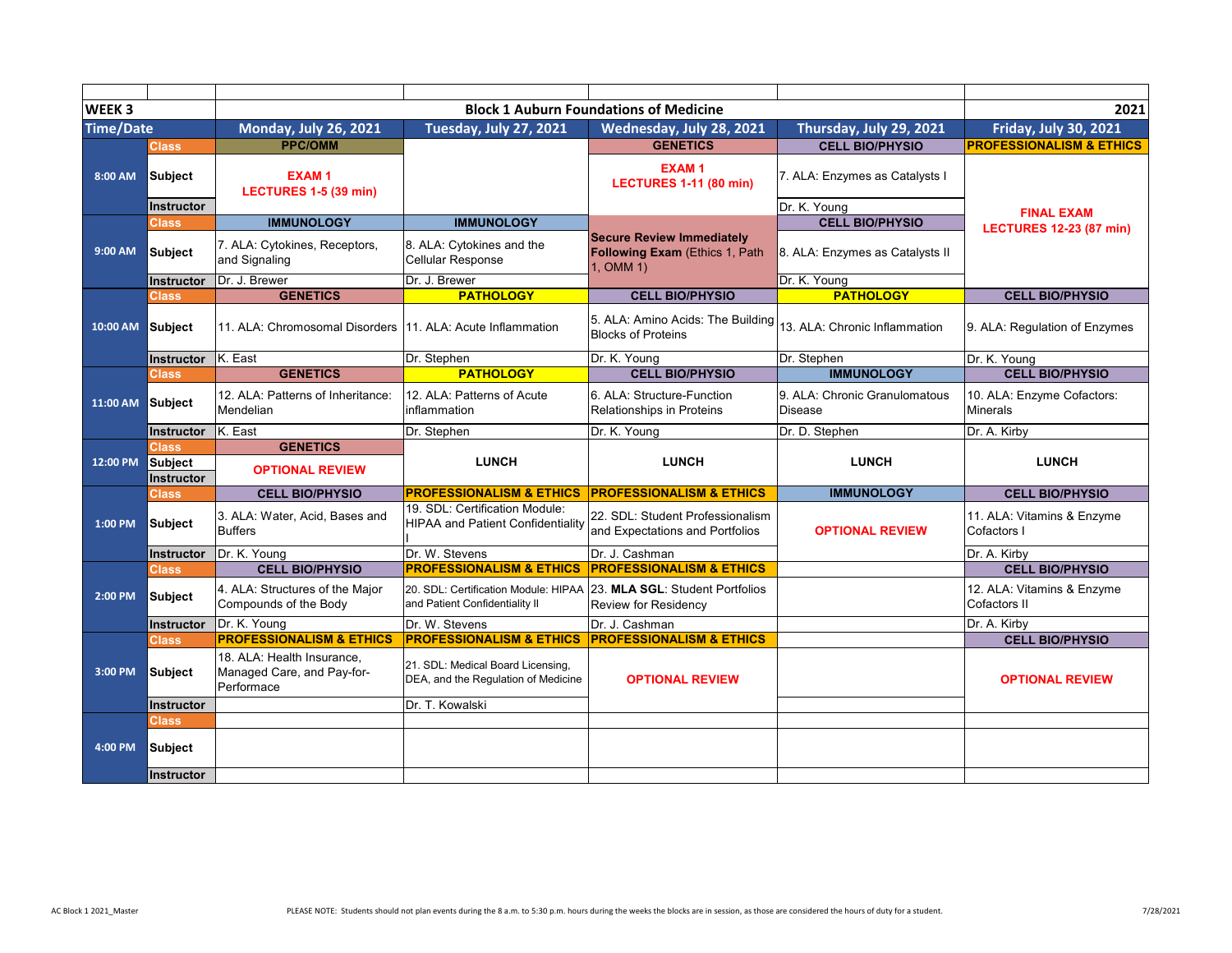| <b>WEEK4</b>     |                   |                                                                   | 2021                                                          |                                                                |                                                                 |                                                               |
|------------------|-------------------|-------------------------------------------------------------------|---------------------------------------------------------------|----------------------------------------------------------------|-----------------------------------------------------------------|---------------------------------------------------------------|
| <b>Time/Date</b> |                   | Monday, August 2, 2021                                            | Tuesday, August 3, 2021                                       | Wednesday, August 4, 2021                                      | <b>Thursday, August 5, 2021</b>                                 | Friday, August 6, 2021                                        |
|                  | <b>Class</b>      | <b>GENETICS</b>                                                   | <b>CELL BIO/PHYSIO</b>                                        | <b>PATHOLOGY</b>                                               | <b>GENETICS</b>                                                 | <b>IMMUNOLOGY</b>                                             |
| 8:00 AM          | <b>Subject</b>    | 13. ALA: Patterns of Inheritance -<br>Mitochondrial               |                                                               | 16. ALA: Hemodynamic disorders I                               | 17. ALA: Population Genetics.<br>Vartiation and Risk Assessment |                                                               |
|                  | <b>Instructor</b> | Dr. M. Sanders                                                    |                                                               | Dr. Stephen                                                    | Dr. R. Virgilio                                                 |                                                               |
| 9:00 AM          | <b>Class</b>      | <b>GENETICS</b>                                                   | <b>EXAM1</b>                                                  | <b>PATHOLOGY</b>                                               | <b>GENETICS</b>                                                 | <b>EXAM1</b>                                                  |
|                  | <b>Subject</b>    | 14. ALA: Patterns of Inheritance:<br><b>Single Gene Disorders</b> | <b>LECTURES 1-12 (87 min)</b>                                 | 17. ALA: Hemodynamic disorders II                              | 18. ALA: Cancer Genetics I                                      | LECTURES 1-9 (67 min)                                         |
|                  | Instructor        | Dr. M. Sanders                                                    |                                                               | Dr. Stephen                                                    | Dr. D. McCullough                                               |                                                               |
|                  | <b>Class</b>      | <b>PATHOLOGY</b>                                                  | <b>GENETICS</b>                                               | <b>ANATOMY</b>                                                 | <b>GENETICS</b>                                                 | <b>PATHOLOGY</b>                                              |
| 10:00 AM         | Subject           | 14. ALA: Intracellular<br><b>Accumulations</b>                    | 15. ALA: Pharmacogenetics and<br><b>Personalized Medicine</b> | 1. ALA: Concepts of Anatomy: The<br>Basis of the Physical Exam | 19. ALA: Cancer Genetics II                                     | 20. SDL: Neoplasia III: Causes of<br><b>Tumors</b>            |
|                  | Instructor        | Dr. Stephen                                                       | Dr. G Mount                                                   | Dr. M. Downs                                                   | Dr. D. McCullough                                               | Dr. Stephen                                                   |
|                  | <b>Class</b>      | <b>PATHOLOGY</b>                                                  | <b>PPC/OMM</b>                                                | <b>CELL BIO/PHYSIO</b>                                         | <b>CELL BIO/PHYSIO</b>                                          | <b>PATHOLOGY</b>                                              |
| 11:00 AM         | Subject           | 15. ALA: Wound Healing                                            | 6. ALA: General Assessment. Vital<br>Signs, and SOAP Note     | 13. ALA: Membrane Transport                                    | 14. ALA: Cell Signaling by<br>Chemical Messengers I             | 21. SDL: Neoplasia IV: Molecular<br><b>Genetics of Cancer</b> |
|                  | Instructor        | Dr. Stephen                                                       | Dr. J. Stackhouse                                             | Dr. C. Pandorf                                                 | Dr. C. Pandorf                                                  | Dr. Stephen                                                   |
|                  | <b>Class</b>      |                                                                   |                                                               |                                                                |                                                                 |                                                               |
| 12:00 PM         | Subject           | <b>LUNCH</b>                                                      | <b>LUNCH</b>                                                  | <b>LUNCH</b>                                                   | <b>LUNCH</b>                                                    | <b>LUNCH</b>                                                  |
|                  | Instructor        | <b>IMMUNOLOGY</b>                                                 | <b>PPC/OMM</b>                                                | <b>GENETICS</b>                                                | <b>CELL BIO/PHYSIO</b>                                          | <b>PROCEDURAL SKILLS</b>                                      |
|                  | Class             |                                                                   |                                                               |                                                                |                                                                 |                                                               |
| 1:00 PM          | <b>Subject</b>    | 10. SDL: Innate Immune System                                     |                                                               | 16. ALA: Epigenetics, Genomic                                  | 15. ALA: Cell Signaling by                                      |                                                               |
|                  |                   |                                                                   |                                                               | Imprinting and Parent of Origin Effects                        | <b>Chemical Messengers II</b>                                   |                                                               |
|                  | <b>Instructor</b> | Dr. J. Brewer                                                     |                                                               | Dr. M. Sanders                                                 | Dr. C. Pandorf                                                  |                                                               |
|                  | <b>Class</b>      |                                                                   | LAB 2: General Assessment. Vital                              |                                                                | <b>PATHOLOGY</b>                                                |                                                               |
| 2:00 PM          | <b>Subject</b>    |                                                                   | Signs, and SOAP Note - Group B                                |                                                                | 18. SDL: Neoplasia I: Anatomy and<br><b>Biology of Tumors</b>   |                                                               |
|                  | Instructor        |                                                                   |                                                               |                                                                | Dr. Stephen                                                     |                                                               |
|                  | Class             |                                                                   | <b>PPC/OMM</b>                                                |                                                                | <b>PATHOLOGY</b>                                                | CPS LAB - See Schedule in                                     |
| 3:00 PM          | <b>Subject</b>    |                                                                   |                                                               |                                                                | 19. SDL: Neoplasia II: Invasion and<br><b>Metastasis</b>        | Canvas                                                        |
|                  | Instructor        |                                                                   |                                                               |                                                                | Dr. Stephen                                                     |                                                               |
|                  | Class             |                                                                   | LAB 2: General Assessment. Vital                              |                                                                |                                                                 |                                                               |
| 4:00 PM          | <b>Subject</b>    |                                                                   | Signs, and SOAP Note - Group A                                |                                                                |                                                                 |                                                               |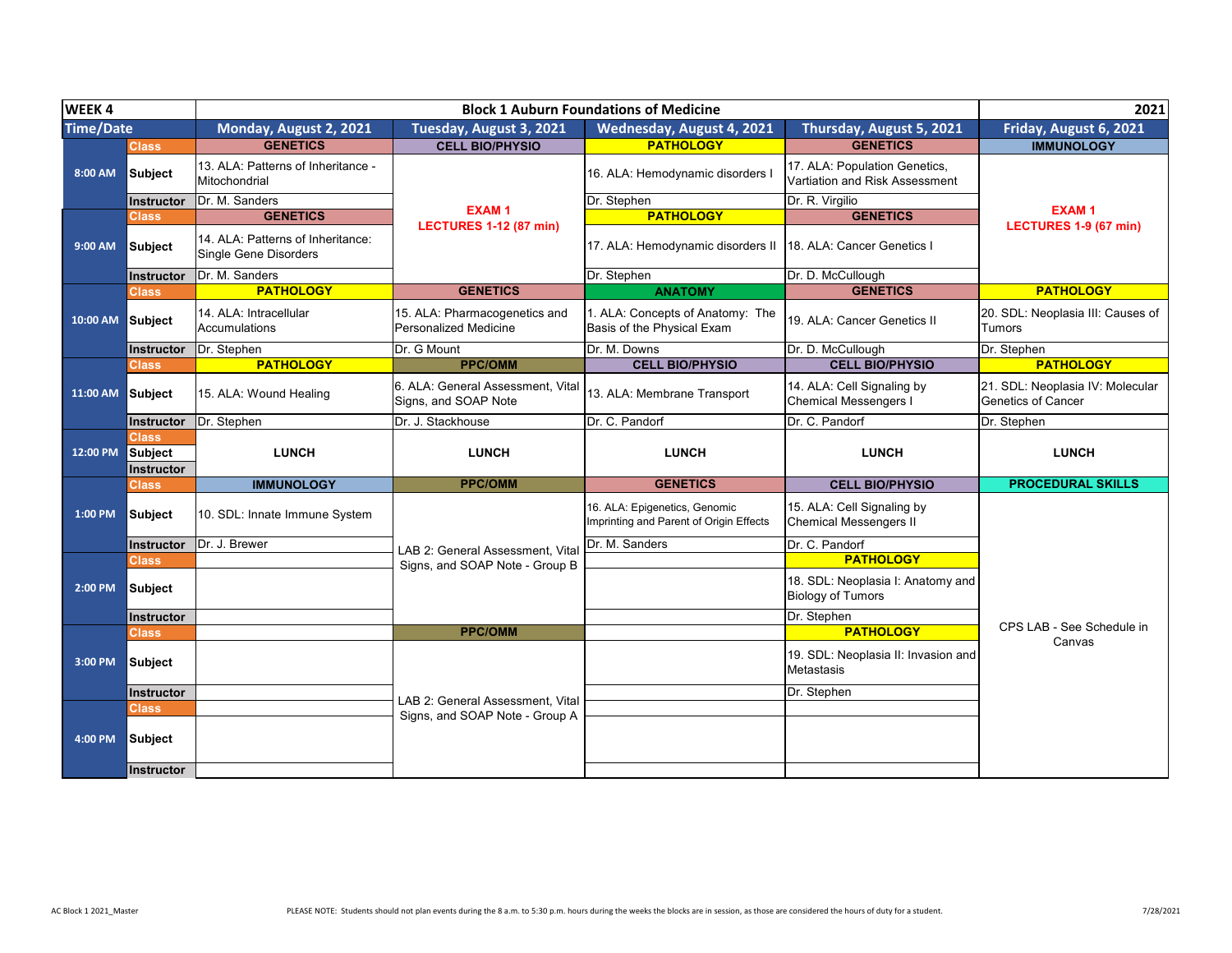| <b>WEEK 5</b>    |                              |                                                                                |                                                                                             | <b>Block 1 Auburn Foundations of Medicine</b>                       |                                                                          | 2021                                                                                               |
|------------------|------------------------------|--------------------------------------------------------------------------------|---------------------------------------------------------------------------------------------|---------------------------------------------------------------------|--------------------------------------------------------------------------|----------------------------------------------------------------------------------------------------|
| <b>Time/Date</b> |                              | Monday, August 9, 2021                                                         | Tuesday, August 10, 2021                                                                    | Wednesday, August 11, 2021                                          | Thursday, August 12, 2021                                                | Friday, August 13, 2021                                                                            |
|                  | <b>Class</b>                 | <b>IMMUNOLOGY</b>                                                              | <b>PATHOLOGY</b>                                                                            | <b>CELL BIO/PHYSIO</b>                                              | <b>GENETICS</b>                                                          | <b>IMMUNOLOGY</b>                                                                                  |
| 8:00 AM          | Subject                      | 11. ALA: Major Histocompatability<br>Complex (MHC) and Antigen<br>Presentation | <b>FINAL EXAM</b><br><b>LECTURES 11-21 (80 min)</b>                                         | 16. ALA: Metabolism: An Overview                                    |                                                                          | 17. ALA: Mechanisms of Tolerance                                                                   |
|                  | Instructor                   | Dr. J. Brewer                                                                  |                                                                                             | Dr. A. Kirby                                                        | <b>FINAL EXAM</b>                                                        | Dr. J. Brewer                                                                                      |
|                  | <b>Class</b>                 | <b>IMMUNOLOGY</b>                                                              |                                                                                             | <b>CELL BIO/PHYSIO</b>                                              | <b>LECTURES 12-21 (73 min)</b>                                           | <b>IMMUNOLOGY</b>                                                                                  |
| 9:00 AM          | Subject                      | 12. ALA: Antigen Receptors and<br>Lymphocyte Development                       | <b>Secure Review Immediately</b><br>Following Exam (Gen 1, Cell Bio 1,<br>$\mathsf{Imm}\,1$ | 17. ALA: The Metabolic States                                       |                                                                          | 18. ALA: Autoimmune Disease                                                                        |
|                  | Instructor                   | Dr. J. Brewer                                                                  |                                                                                             | Dr. A. Kirby                                                        |                                                                          | Dr. J. Brewer                                                                                      |
|                  | Class                        | <b>GENETICS</b>                                                                |                                                                                             | <b>IMMUNOLOGY</b>                                                   | <b>IMMUNOLOGY</b>                                                        | <b>IMMUNOLOGY</b>                                                                                  |
| 10:00 AM         | Subject                      | 20. ALA: Genetic Counseling                                                    |                                                                                             | 13. ALA: Cell-Mediated Immunity I:<br>Recognition and Activation    | 15. ALA: Humoral Immunity and<br>Antibodies                              | 19. ALA: Immune Assays                                                                             |
|                  | Instructor                   | K. East                                                                        |                                                                                             | Dr. J. Brewer                                                       | Dr. J. Brewer                                                            | Dr. J. Brewer                                                                                      |
|                  | <b>Class</b>                 | <b>GENETICS</b>                                                                | <b>PPC/OMM</b>                                                                              | <b>IMMUNOLOGY</b>                                                   | <b>IMMUNOLOGY</b>                                                        | <b>IMMUNOLOGY</b>                                                                                  |
| 11:00 AM         | <b>Subject</b>               | 21. ALA: Patterns of Inheritance-<br>Multifactorial                            | 7. ALA: The Axial Skeleton:<br><b>Functional Anatomy and Motion</b><br>Characteristics      | 14. ALA: Cell-Mediated Immunity II:<br>Differentiation and Function | 16. ALA: Mucosal Immunity                                                | <b>OPTIONAL REVIEW</b>                                                                             |
|                  | Instructor                   | K. East                                                                        | Dr. B. Sprouse                                                                              | Dr. J. Brewer                                                       | Dr. J. Brewer                                                            |                                                                                                    |
|                  | <b>Class</b>                 | <b>GENETICS</b>                                                                |                                                                                             |                                                                     |                                                                          |                                                                                                    |
| 12:00 PM         | Subject<br><b>Instructor</b> | <b>OPTIONAL REVIEW</b>                                                         | <b>LUNCH</b>                                                                                | <b>LUNCH</b>                                                        | <b>MANDATORY: International Outreach</b><br>Orientation (lunch provided) | <b>LUNCH</b>                                                                                       |
|                  | <b>Class</b>                 | <b>ANATOMY</b>                                                                 | <b>ANATOMY</b>                                                                              | <b>PROCEDURAL SKILLS</b>                                            | <b>CELL BIO/PHYSIO</b>                                                   | <b>CELL BIO/PHYSIO</b>                                                                             |
| 1:00 PM          | <b>Subject</b>               | 2. ALA: Pre-Lab Module 1: The<br>Axial Skeleton                                | MLA LAB 1: Landmarks of the<br>Axial Skeleton - Group A                                     |                                                                     | 18. ALA: Basic Concepts in the<br>Regulation of Fuel Metabolism          | 20. ALA: TCA Cycle                                                                                 |
|                  | Instructor                   | Dr. M. Carter                                                                  |                                                                                             |                                                                     | Dr. C. Pandorf                                                           | Dr. C. Pandorf                                                                                     |
|                  | <b>Class</b>                 |                                                                                | <b>PPC/OMM</b>                                                                              |                                                                     | <b>CELL BIO/PHYSIO</b>                                                   | <b>CELL BIO/PHYSIO</b>                                                                             |
| 2:00 PM          | <b>Subject</b>               |                                                                                | <b>INTEGRATED LABS</b><br>MLA LAB 3: Landmarks of the                                       |                                                                     | from Glucose                                                             | 19. ALA: Glycolosis Generates ATP 21. ALA: Oxidative Phosphorylation<br>and Mitochondrial Function |
|                  | Instructor                   |                                                                                | Axial Skeleton - Group A                                                                    |                                                                     | Dr. C. Pandorf                                                           | Dr. C. Pandorf                                                                                     |
|                  | <b>Class</b>                 |                                                                                | <b>ANATOMY</b>                                                                              | CPS LAB - See Schedule in Canvas                                    |                                                                          |                                                                                                    |
| 3:00 PM          | Subject                      |                                                                                | MLA LAB 1: Landmarks of the<br>Axial Skeleton - Group B                                     |                                                                     |                                                                          |                                                                                                    |
|                  | Instructor                   |                                                                                |                                                                                             |                                                                     |                                                                          |                                                                                                    |
|                  | <b>Class</b>                 |                                                                                | <b>PPC/OMM</b>                                                                              |                                                                     |                                                                          |                                                                                                    |
| 4:00 PM          | <b>Subject</b>               |                                                                                | <b>INTEGRATED LABS</b><br>MLA LAB 3: Landmarks of the                                       |                                                                     |                                                                          |                                                                                                    |
|                  | Instructor                   |                                                                                | Axial Skeleton - Group B                                                                    |                                                                     |                                                                          |                                                                                                    |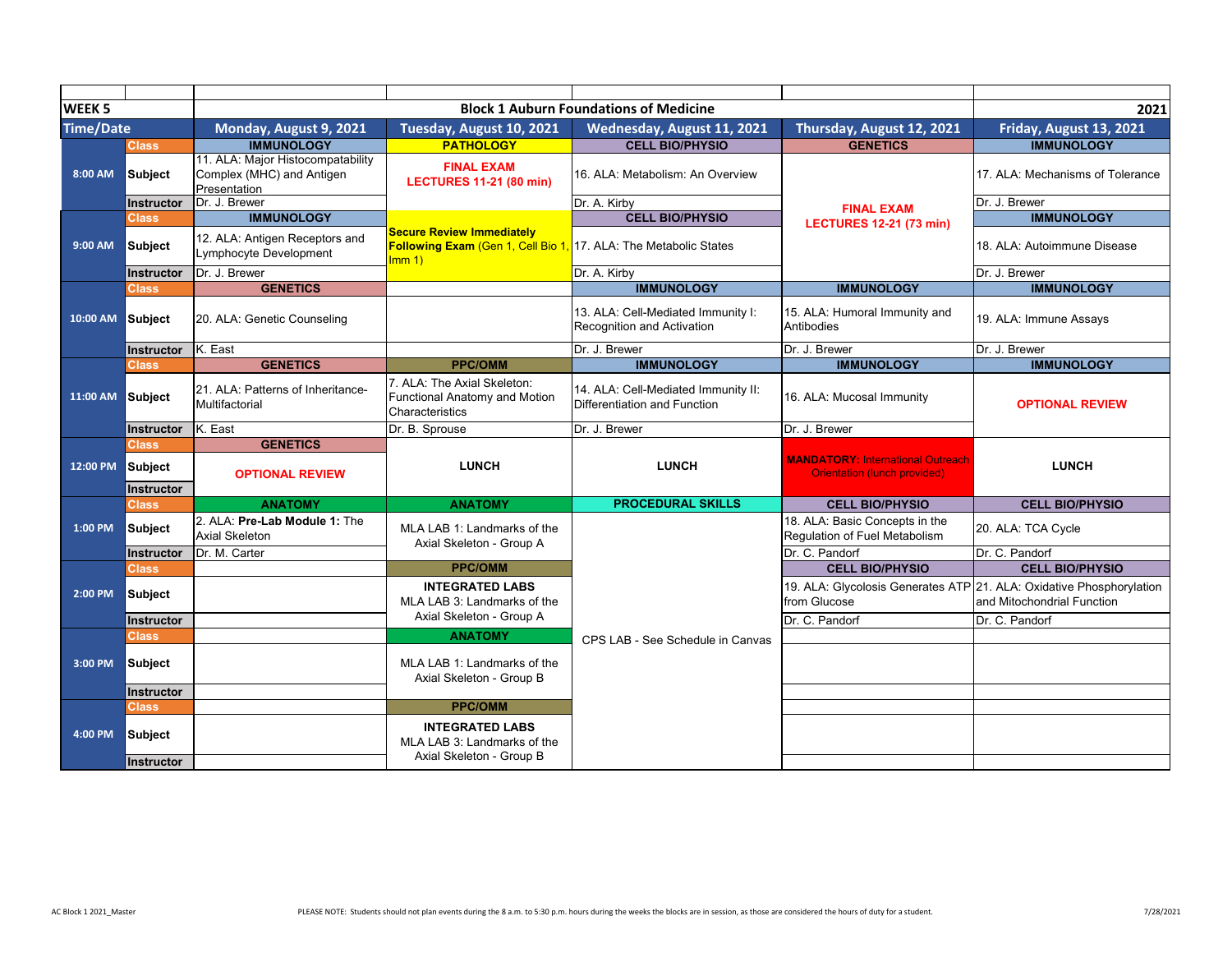| WEEK 6           |                |                                                                                     |                                                                                                                  | <b>Block 1 Auburn Foundations of Medicine</b>          |                                                                                                  | 2021                           |
|------------------|----------------|-------------------------------------------------------------------------------------|------------------------------------------------------------------------------------------------------------------|--------------------------------------------------------|--------------------------------------------------------------------------------------------------|--------------------------------|
| <b>Time/Date</b> |                | Monday, August 16, 2021                                                             | Tuesday, August 17, 2021                                                                                         | Wednesday, August 18, 2021                             | Thursday, August 19, 2021                                                                        | Friday, August 20, 2021        |
|                  | Class          | <b>MICROBIOLOGY</b>                                                                 | <b>IMMUNOLOGY</b>                                                                                                | <b>MICROBIOLOGY</b>                                    | <b>MICROBIOLOGY</b>                                                                              | <b>CELL BIO/PHYSIO</b>         |
| 8:00 AM          | <b>Subject</b> | 1. ALA: Concepts of Microbiology and<br>Microbial Structure                         |                                                                                                                  | 5. ALA: Parasites of Medical<br>Importance             | 9. MLA CBL: Approaches to the<br>Acquisition and Diagnosis of Parasitic<br>and Fungal Infections |                                |
|                  | Instructor     | Dr. K. Dugger                                                                       | <b>EXAM2</b>                                                                                                     | Dr. K. Dugger                                          | Dr. K. Dugger                                                                                    | <b>EXAM2</b>                   |
|                  | Class          | <b>MICROBIOLOGY</b>                                                                 | <b>LECTURES 10-19 (73 min)</b>                                                                                   | <b>MICROBIOLOGY</b>                                    | <b>MICROBIOLOGY</b>                                                                              | <b>LECTURES 13-22 (73 min)</b> |
| 9:00 AM          | <b>Subject</b> | 2. ALA: General Mechanisms of<br>Replication in Bacteria, Parasites and<br>Fungi    |                                                                                                                  | 6. MLA CBL: Cases of Parasitic<br>Infections           | 10. MLA Lab 1: Fungal and<br>Parasitic Lab Cases                                                 |                                |
|                  | Instructor     | Dr. K. Dugger                                                                       |                                                                                                                  | Dr. K. Dugger                                          | Dr. K. Dugger                                                                                    |                                |
|                  | <b>Class</b>   | <b>MICROBIOLOGY</b>                                                                 | <b>MICROBIOLOGY</b>                                                                                              | <b>CELL BIO/PHYSIO</b>                                 | <b>PPC/OMM</b>                                                                                   |                                |
| 10:00 AM Subject |                | 3. ALA: Replication Strategies of<br>Viruses. Viroids and Prions                    | 4. ALA: General Principles of<br>Diagnosis, Treatment and<br>Sterilization                                       | 22. ALA: Oxidation of Fatty Acids and<br>Ketone Bodies | 9. ALA: Concepts of Ultrasound: Basic<br>Terminology and Understanding                           |                                |
|                  | Instructor     | Dr. K. Dugger                                                                       | Dr. K. Dugger                                                                                                    | Dr. C. Pandorf                                         | Dr. J. Edison                                                                                    |                                |
|                  | <b>Class</b>   | <b>ANATOMY</b>                                                                      | <b>PPC/OMM</b>                                                                                                   | <b>CELL BIO/PHYSIO</b>                                 |                                                                                                  |                                |
| 11:00 AM Subject |                | 3. ALA: Pre Lab Module 2:<br>Appendicular Skeleton of the<br><b>Upper Extremity</b> | 8. ALA: Appendicular Skeleton of the<br>Upper Extremity: Functional Anatomy and<br><b>Motion Characteristics</b> | <b>OPTIONAL REVIEW</b>                                 |                                                                                                  | <b>LUNCH</b>                   |
|                  | Instructor     | Dr. M. Carter                                                                       | Dr. D. Whitson                                                                                                   |                                                        |                                                                                                  |                                |
|                  | Class          |                                                                                     |                                                                                                                  |                                                        |                                                                                                  | <b>PROCEDURAL SKILLS</b>       |
| 12:00 PM         | Subject        | <b>LUNCH</b>                                                                        | <b>LUNCH</b>                                                                                                     | <b>LUNCH</b>                                           | <b>LUNCH</b>                                                                                     |                                |
|                  | Instructor     |                                                                                     |                                                                                                                  |                                                        |                                                                                                  |                                |
|                  | <b>Class</b>   | <b>PROCEDURAL SKILLS</b>                                                            | <b>ANATOMY</b>                                                                                                   | <b>MICROBIOLOGY</b>                                    | <b>MICROBIOLOGY</b>                                                                              |                                |
| 1:00 PM          | Subject        |                                                                                     | MLA LAB 2: Landmarks of the<br>Upper Extremity - Group B                                                         | 7. ALA: Fungi of Medical Importance                    | <b>OPTIONAL REVIEW</b>                                                                           |                                |
|                  | Instructor     |                                                                                     |                                                                                                                  | Dr. K. Dugger                                          |                                                                                                  |                                |
|                  | Class          |                                                                                     | <b>PPC/OMM</b>                                                                                                   | <b>MICROBIOLOGY</b>                                    |                                                                                                  |                                |
| 2:00 PM          | Subject        |                                                                                     | <b>INTEGRATED LABS</b><br>MLA LAB 4: Landmarks of the<br>Upper Extremity - Group B                               | 8. MLA CBL: Cases of Fungal<br>Infections              |                                                                                                  | CPS CHECKOFFS (12:00-6:00)     |
|                  | Instructor     |                                                                                     |                                                                                                                  | Dr. K. Dugger                                          |                                                                                                  |                                |
|                  | <b>Class</b>   | OPTIONAL CPS Open Lab                                                               | <b>ANATOMY</b>                                                                                                   |                                                        |                                                                                                  |                                |
| 3:00 PM          | Subject        |                                                                                     | MLA LAB 2: Landmarks of the<br>Upper Extremity - Group A                                                         |                                                        |                                                                                                  |                                |
|                  | Instructor     |                                                                                     |                                                                                                                  |                                                        |                                                                                                  |                                |
|                  | <b>Class</b>   |                                                                                     | <b>PPC/OMM</b>                                                                                                   |                                                        |                                                                                                  |                                |
| 4:00 PM          | Subject        |                                                                                     | <b>INTEGRATED LABS</b><br>MLA LAB 4: Landmarks of the                                                            |                                                        |                                                                                                  |                                |
|                  | Instructor     |                                                                                     | Upper Extremity - Group A                                                                                        |                                                        |                                                                                                  |                                |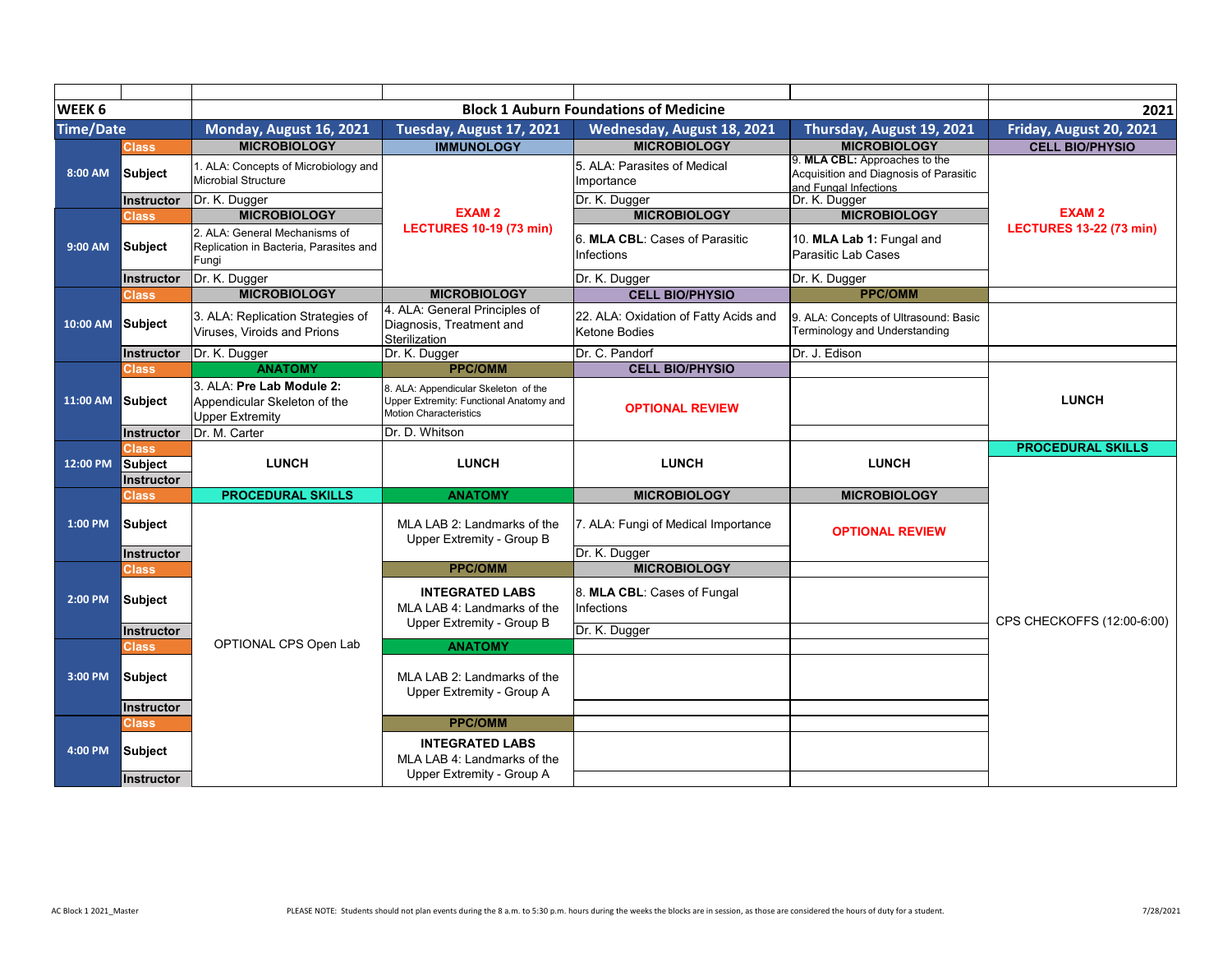| WEEK <sub>7</sub> |                                              |                                                             |                                         | <b>Block 1 Auburn Foundations of Medicine</b>                           |                                                                        | 2021                                                                               |
|-------------------|----------------------------------------------|-------------------------------------------------------------|-----------------------------------------|-------------------------------------------------------------------------|------------------------------------------------------------------------|------------------------------------------------------------------------------------|
| <b>Time/Date</b>  |                                              | Monday, August 23, 2021                                     | Tuesday, August 24, 2021                | Wednesday, August 25, 2021                                              | Thursday, August 26, 2021                                              | Friday, August 27, 2021                                                            |
|                   | Class                                        | <b>CELL BIO/PHYSIO</b>                                      | <b>MICROBIOLOGY</b>                     | <b>MICROBIOLOGY</b>                                                     | <b>MICROBIOLOGY</b>                                                    | <b>MICROBIOLOGY</b>                                                                |
| 8:00 AM           | <b>Subject</b>                               | 23. ALA: Metabolism of Ethenol                              | <b>EXAM1</b>                            | 11. ALA: DNA Viruses of Medical<br>Importance                           | 15. ALA: RNA Viruses of Medical<br>Importance                          | 18. MLA CBL: Approaches to the<br>Acquisition and Diagnosis of Viral<br>Infections |
|                   | <b>Instructor</b>                            | Dr. C. Pandorf                                              |                                         | Dr. K. Dugger                                                           | Dr. K. Dugger                                                          | Dr. K. Dugger                                                                      |
|                   | <b>Class</b>                                 | <b>CELL BIO/PHYSIO</b>                                      | LECTURES 1-9 (67 min)                   | <b>MICROBIOLOGY</b>                                                     | <b>CELL BIO/PHYSIO</b>                                                 | <b>MICROBIOLOGY</b>                                                                |
| 9:00 AM           | <b>Subject</b>                               | 24. ALA: Glycogen Metabolism                                |                                         | 12. MLA CBL: Cases of DNA Virus<br>Infections                           | 28. ALA: Synthesis of Fatty Acids                                      | 19. MLA Lab #2: Viral Lab Cases                                                    |
|                   | <b>Instructor</b>                            | Dr. A. Kirby                                                |                                         | Dr. K. Dugger                                                           | Dr. K. Young                                                           | Dr. K. Dugger                                                                      |
|                   | <b>Class</b>                                 | <b>CELL BIO/PHYSIO</b>                                      |                                         | <b>CELL BIO/PHYSIO</b>                                                  | <b>CELL BIO/PHYSIO</b>                                                 | <b>IMMUNOLOGY</b>                                                                  |
| 10:00 AM          | Subject                                      | 25. ALA: Pentose Phosphate and<br>Interconversion of Sugars |                                         | 26. ALA: Gluconeogenesis and the<br>Maintenance of Blood Glucose Levels | 29. ALA: Synthesis of<br>Triacylglycerols and Major<br>Membrane Lipids | 20. SDL: Host Response to<br><b>Infectious Agents</b>                              |
|                   | Instructor                                   | Dr. A. Kirby                                                |                                         | Dr. A. Kirby                                                            | Dr. K. Young                                                           | Dr. J. Brewer                                                                      |
|                   | <b>Class</b>                                 |                                                             | <b>PPC/OMM</b>                          | <b>CELL BIO/PHYSIO</b>                                                  | <b>SECURE REVIEW</b>                                                   |                                                                                    |
| 11:00 AM          | <b>Subject</b>                               |                                                             | 10. ALA: Principles of<br>Communication | 27. ALA: Carbohydrate Nutrition and<br>Digestion                        | Imm 2, Cell Bio 2, Micro 1                                             |                                                                                    |
|                   | <b>Instructor</b>                            |                                                             | Dr. M. Taylor                           | Dr. A. Kirby                                                            |                                                                        |                                                                                    |
| 12:00 PM          | <b>Class</b><br>Subject<br><b>Instructor</b> | <b>LUNCH</b>                                                | <b>LUNCH</b>                            | <b>LUNCH</b>                                                            | <b>LUNCH</b>                                                           | <b>LUNCH</b>                                                                       |
|                   | <b>Class</b>                                 |                                                             | <b>PPC/OMM</b>                          | <b>MICROBIOLOGY</b>                                                     | <b>MICROBIOLOGY</b>                                                    | <b>INTEGRATED CLINICAL CASES</b>                                                   |
| 1:00 PM           | <b>Subject</b>                               |                                                             |                                         | 13. ALA: Viruses Associated with<br>Cancer                              | 16. MLA CBL: Cases of RNA Virus<br>Infections                          |                                                                                    |
|                   | Instructor                                   |                                                             | MLA LAB 5: Principles of                | Dr. K. Dugger                                                           | Dr. K. Dugger                                                          |                                                                                    |
|                   | Class                                        |                                                             | Communication - Group A                 | <b>MICROBIOLOGY</b>                                                     | <b>MICROBIOLOGY</b>                                                    |                                                                                    |
| 2:00 PM           | <b>Subject</b>                               |                                                             |                                         | 14. MLA CBL: Cases Involving<br><b>Oncogenic Viruses</b>                | 17. MLA CBL: Comprehensives<br><b>Cases of Viral Infections</b>        |                                                                                    |
|                   | Instructor                                   |                                                             |                                         | Dr. K. Dugger                                                           | Dr. K. Dugger                                                          | <b>INTRODUCTION TO</b>                                                             |
|                   | <b>Class</b>                                 |                                                             | <b>PPC/OMM</b>                          |                                                                         |                                                                        | <b>INTEGRATED CLINICAL CASES</b><br><b>EXPERIENCE GROUP A</b>                      |
| 3:00 PM           | <b>Subject</b>                               |                                                             |                                         |                                                                         |                                                                        |                                                                                    |
|                   | Instructor                                   |                                                             | MLA LAB 5: Principles of                |                                                                         |                                                                        |                                                                                    |
|                   | <b>Class</b>                                 |                                                             | Communication - Group B                 |                                                                         |                                                                        |                                                                                    |
| 4:00 PM           | <b>Subject</b>                               |                                                             |                                         |                                                                         |                                                                        |                                                                                    |
|                   | Instructor                                   |                                                             |                                         |                                                                         |                                                                        |                                                                                    |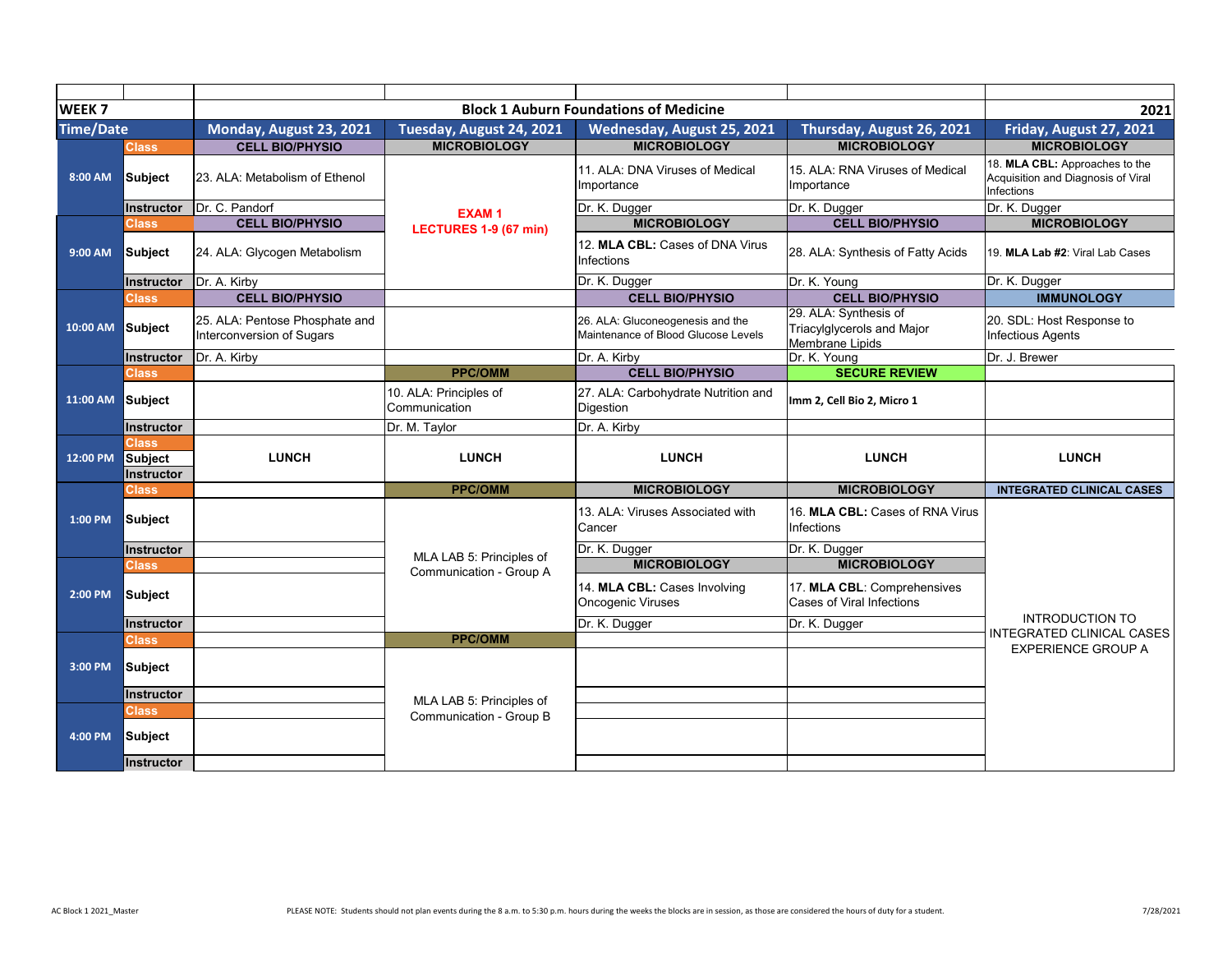| WEEK 8           |                                              |                                                                              |                                                                                                                   | <b>Block 1 Auburn Foundations of Medicine</b>                                    |                                                                     | 2021                                                                             |
|------------------|----------------------------------------------|------------------------------------------------------------------------------|-------------------------------------------------------------------------------------------------------------------|----------------------------------------------------------------------------------|---------------------------------------------------------------------|----------------------------------------------------------------------------------|
| <b>Time/Date</b> |                                              | Monday, August 30, 2021                                                      | Tuesday, August 31, 2021                                                                                          | Wednesday, September 1, 2021                                                     | Thursday, September 2, 2021                                         | Friday, September 3, 2021                                                        |
|                  | <b>Class</b>                                 | <b>ANATOMY</b>                                                               | <b>MICROBIOLOGY</b>                                                                                               | <b>CELL BIO/PHYSIO</b>                                                           | <b>ANATOMY</b>                                                      | <b>ANATOMY</b>                                                                   |
| 8:00 AM          | <b>Subject</b>                               | 4. ALA: Pre Lab Module 3:<br>Appendicular Skeleton of the Lower<br>Extremity | <b>EXAM2</b>                                                                                                      | 30. ALA: Lipid Nutrition and Digestion and<br><b>Transport of Dietary Lipids</b> | <b>EXAM1</b><br>LECTURES 1-5 (39 min)                               | 9. ALA: Gastrulation: Trilaminar<br>Embrvo                                       |
|                  | Instructor                                   | Dr. M. Carter                                                                |                                                                                                                   | Dr. A. Kirby                                                                     |                                                                     | Dr. M. Downs                                                                     |
|                  | <b>Class</b>                                 | <b>ANATOMY</b>                                                               | <b>LECTURES 11-18 (60 min)</b>                                                                                    | <b>CELL BIO/PHYSIO</b>                                                           | <b>ANATOMY</b>                                                      | <b>ANATOMY</b>                                                                   |
| 9:00 AM          | <b>Subject</b>                               | 5. ALA: Pre Lab Module 3: The<br>Joints                                      |                                                                                                                   | 31.ALA: Cholesterol Absorption.<br>Synthesis, Metabolism and Fate                | 8. ALA: Week 2 of Development -<br>Implantation and Fetal Membranes | 10. ALA: The Early Embryo: Formation of<br>Neural Tube/ Segmentation of Mesoderm |
|                  | <b>Instructor</b>                            | Dr. M. Carter                                                                |                                                                                                                   | Dr. K. Young                                                                     | Dr. M. Downs                                                        | Dr. M. Downs                                                                     |
|                  | <b>Class</b>                                 | <b>ANATOMY</b>                                                               | <b>ANATOMY</b>                                                                                                    | <b>CELL BIO/PHYSIO</b>                                                           | <b>CELL BIO/PHYSIO</b>                                              |                                                                                  |
| 10:00 AM         | Subject                                      | <b>OPTIONAL REVIEW</b>                                                       | 6. ALA: Genetic Control of the<br>Vertebrae Body Plan                                                             | 32. ALA: Blood Lipoproteins                                                      | 33. ALA: Eicosanoid Metabolism                                      |                                                                                  |
|                  | Instructor                                   |                                                                              | Dr. M. Downs                                                                                                      | Dr. K. Young                                                                     | Dr. K. Young                                                        |                                                                                  |
|                  | <b>Class</b>                                 | <b>ANATOMY</b>                                                               | <b>PPC/OMM</b>                                                                                                    | <b>ANATOMY</b>                                                                   | <b>CELL BIO/PHYSIO</b>                                              |                                                                                  |
| 11:00 AM         | <b>Subject</b>                               |                                                                              | 11. ALA: Appendicular Skeleton of the<br>Lower Extremity: Functional Anatomy and<br><b>Motion Characteristics</b> | 7. ALA: Blastogenesis                                                            | <b>OPTIONAL REVIEW</b>                                              |                                                                                  |
|                  | Instructor                                   | <b>MOCK PRACTICAL</b>                                                        | Dr. T. Henderson                                                                                                  | Dr. M. Downs                                                                     |                                                                     |                                                                                  |
| 12:00 PM         | <b>Class</b><br><b>Subject</b><br>Instructor |                                                                              | <b>LUNCH</b>                                                                                                      | <b>LUNCH</b>                                                                     | <b>LUNCH</b>                                                        | <b>LUNCH</b>                                                                     |
|                  | <b>Class</b>                                 | <b>INTEGRATED CLINICAL CASES</b>                                             | <b>ANATOMY</b>                                                                                                    | <b>IMMUNOLOGY</b>                                                                | <b>ANATOMY</b>                                                      | <b>IMMUNOLOGY</b>                                                                |
| 1:00 PM          | <b>Subject</b>                               |                                                                              | MLA LAB 3: Landmarks of the<br>Lower Extremity - Group B                                                          | 21. ALA: Principles of Vaccination                                               |                                                                     | 22. ALA: Type I Hypersensitivity                                                 |
|                  | Instructor                                   |                                                                              |                                                                                                                   | Dr. J. Brewer                                                                    |                                                                     | Dr. J. Brewer                                                                    |
|                  | <b>Class</b>                                 |                                                                              | <b>PPC/OMM</b>                                                                                                    | <b>INTEGRATED CLINICAL CASES</b>                                                 |                                                                     | <b>IMMUNOLOGY</b>                                                                |
| 2:00 PM          | <b>Subject</b>                               | <b>INTRODUCTION TO</b>                                                       | <b>INTEGRATED LABS</b><br>MLA LAB 6: Landmarks of the<br>Lower Extremity - Group B                                | SDL: Case 1 Refer to Canvas                                                      |                                                                     | 23. ALA: Type II & III<br>Hypersensitivity<br>Dr. J. Brewer                      |
|                  | Instructor<br>Class                          | <b>INTEGRATED CLINICAL CASES</b>                                             | <b>ANATOMY</b>                                                                                                    | <b>INTEGRATED CLINICAL CASES</b>                                                 | <b>PRACTICAL</b>                                                    |                                                                                  |
|                  |                                              | <b>EXPERIENCE GROUP B</b>                                                    |                                                                                                                   |                                                                                  | <b>LABS 1-3</b>                                                     |                                                                                  |
| 3:00 PM          | <b>Subject</b><br>Instructor                 |                                                                              | MLA LAB 3: Landmarks of the<br>Lower Extremity - Group A                                                          | SDL: Case 2 Refer to Canvas                                                      |                                                                     |                                                                                  |
|                  | <b>Class</b>                                 |                                                                              | <b>PPC/OMM</b>                                                                                                    | <b>INTEGRATED CLINICAL CASES</b>                                                 |                                                                     |                                                                                  |
| 4:00 PM          | <b>Subject</b><br><b>Instructor</b>          |                                                                              | <b>INTEGRATED LABS</b><br>MLA LAB 6: Landmarks of the<br>Lower Extremity - Group A                                | SDL: Case 3 Refer to Canvas                                                      |                                                                     |                                                                                  |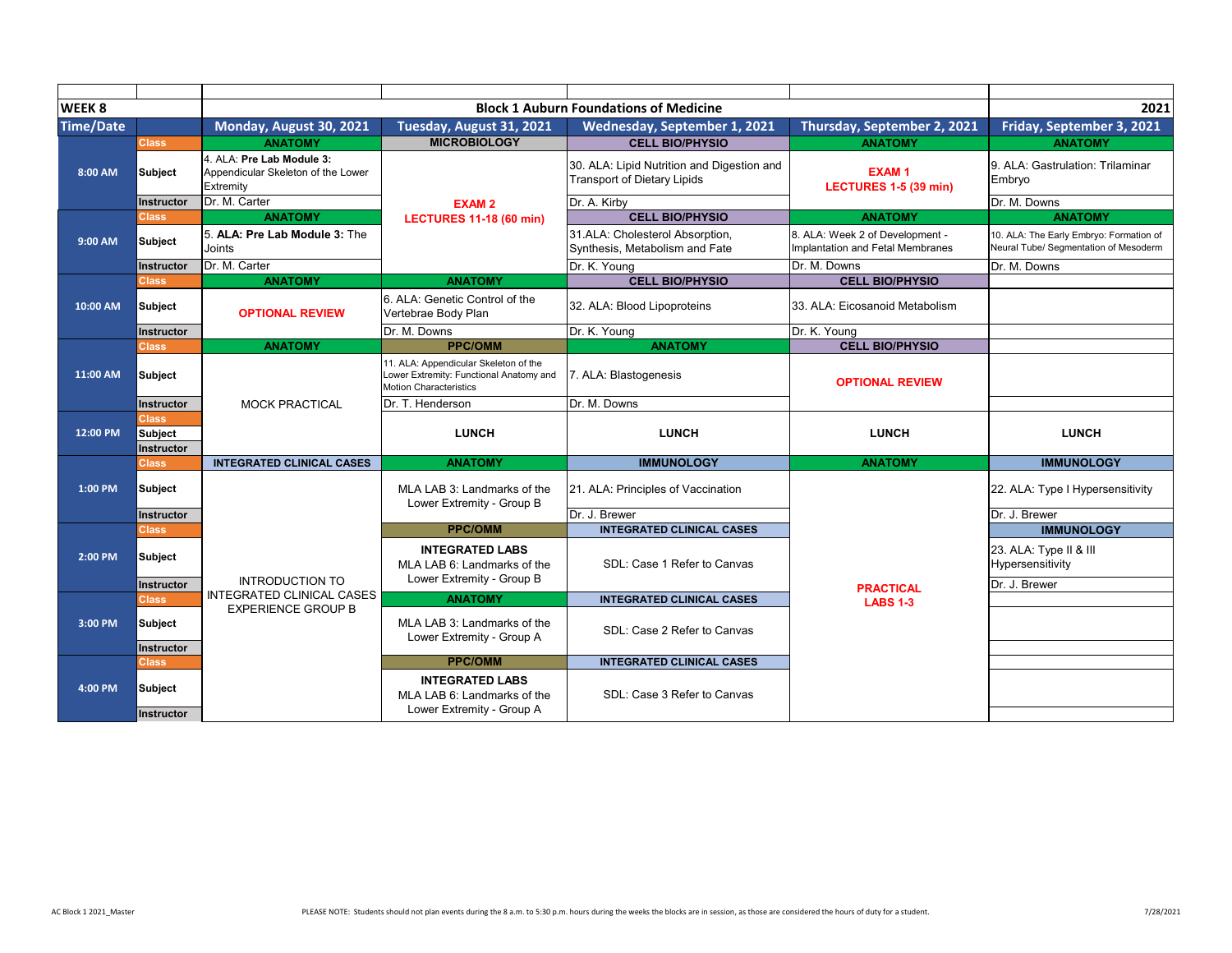| WEEK <sub>9</sub> |                                       |                           |                                                                                  | <b>Block 1 Auburn Foundations of Medicine</b>         |                                                                    | 2021                                                                  |
|-------------------|---------------------------------------|---------------------------|----------------------------------------------------------------------------------|-------------------------------------------------------|--------------------------------------------------------------------|-----------------------------------------------------------------------|
| <b>Time/Date</b>  |                                       | Monday, September 6, 2021 | Tuesday, September 7, 2021                                                       | Wednesday, September 8, 2021                          | Thursday, September 9, 2021                                        | Friday, September 10, 2021                                            |
|                   | <b>Class</b>                          |                           | <b>CELL BIO/PHYSIO</b>                                                           | <b>CELL BIO/PHYSIO</b>                                | <b>CELL BIO/PHYSIO</b>                                             | <b>ANATOMY</b>                                                        |
| 8:00 AM           | Subject                               |                           | <b>EXAM3</b><br><b>LECTURES 23-33 (80 min)</b>                                   | 35. ALA: Synthesis and Degradation of<br>Amino Acids  | 37. ALA: Tetrahydrofolate, Vitamin B12<br>and S-Adenosylmethionine | <b>FINAL EXAM</b><br><b>LECTURES 6-12 (53 min)</b>                    |
|                   | Instructor                            |                           |                                                                                  | Dr. K. Young                                          | Dr. K. Young                                                       |                                                                       |
|                   | <b>Class</b>                          |                           |                                                                                  | <b>CELL BIO/PHYSIO</b>                                | <b>CELL BIO/PHYSIO</b>                                             |                                                                       |
| 9:00 AM           | Subject                               |                           | <b>Secure Review Immediately</b><br>Following Exam (Micro 2, Anat 1)             | 36. ALA: Special Products Derived from<br>Amino Acids | 38. ALA: Purine and Pyrimidine<br>Metabolism                       | <b>Secure Review Immediately</b><br>Following Exam (Cell Bio 3)       |
|                   | <b>Instructor</b>                     |                           |                                                                                  | Dr. K. Young                                          | Dr. K. Young                                                       |                                                                       |
|                   | <b>Class</b>                          |                           | <b>ANATOMY</b>                                                                   | <b>ANATOMY</b>                                        | <b>IMMUNOLOGY</b>                                                  | <b>CELL BIO/PHYSIO</b>                                                |
| 10:00 AM Subject  |                                       |                           | 11. ALA: The Early Embryo: From<br>Embryonic Disc to Three Dimensional<br>Embryo | 12. ALA: Embryology of Bone                           | 24. ALA: Type IV Hypersensitivity                                  | 39. ALA: Protein Nutrition, Digestion and<br>Amino Acid Absorption    |
|                   | Instructor                            |                           | Dr. M. Downs                                                                     | Dr. M. Downs                                          | Dr. J. Brewer                                                      | Dr. A. Kirby                                                          |
|                   | <b>Class</b>                          |                           | <b>CELL BIO/PHYSIO</b>                                                           | <b>ANATOMY</b>                                        | <b>IMMUNOLOGY</b>                                                  | <b>CELL BIO/PHYSIO</b>                                                |
| 11:00 AM          | Subject                               |                           | 34. ALA: The Urea Cycle                                                          | <b>OPTIONAL REVIEW</b>                                | 25. ALA: Transplantation                                           | 40. ALA: Metabolic Adaptations to<br><b>Nutritional Interventions</b> |
|                   | Instructor                            |                           | Dr. K. Young                                                                     |                                                       | Dr. J. Brewer                                                      | Dr. A. Kirby                                                          |
| 12:00 PM          | <b>Class</b><br>Subject<br>Instructor | <b>LABOR DAY</b>          | <b>LUNCH</b>                                                                     | <b>LUNCH</b>                                          | <b>LUNCH</b>                                                       | <b>LUNCH</b>                                                          |
|                   | <b>Class</b>                          |                           | <b>INTEGRATED CLINICAL CASES</b>                                                 | <b>INTEGRATED CLINICAL CASES</b>                      | <b>IMMUNOLOGY</b>                                                  |                                                                       |
| 1:00 PM           | Subject                               |                           | SDL: Case 4 Refer to Canvas                                                      |                                                       | 26. SDL: Blood Group Antigens and<br>Transfusion                   |                                                                       |
|                   | Instructor                            |                           |                                                                                  |                                                       | Dr. J. Brewer                                                      |                                                                       |
|                   | <b>Class</b>                          |                           | <b>INTEGRATED CLINICAL CASES</b>                                                 |                                                       |                                                                    |                                                                       |
| 2:00 PM           | Subject                               |                           | SDL: Case 5 Refer to Canvas                                                      |                                                       |                                                                    |                                                                       |
|                   | <b>Instructor</b>                     |                           |                                                                                  | <b>CIS</b>                                            |                                                                    |                                                                       |
|                   | <b>Class</b>                          |                           | <b>INTEGRATED CLINICAL CASES</b>                                                 |                                                       |                                                                    |                                                                       |
| 3:00 PM           | <b>Subject</b>                        |                           | SDL: Case 6 Refer to Canvas                                                      |                                                       |                                                                    |                                                                       |
|                   | <b>Instructor</b>                     |                           |                                                                                  |                                                       |                                                                    |                                                                       |
|                   | <b>Class</b>                          |                           |                                                                                  |                                                       |                                                                    |                                                                       |
| 4:00 PM           | Subject                               |                           |                                                                                  |                                                       |                                                                    |                                                                       |
|                   | Instructor                            |                           |                                                                                  |                                                       |                                                                    |                                                                       |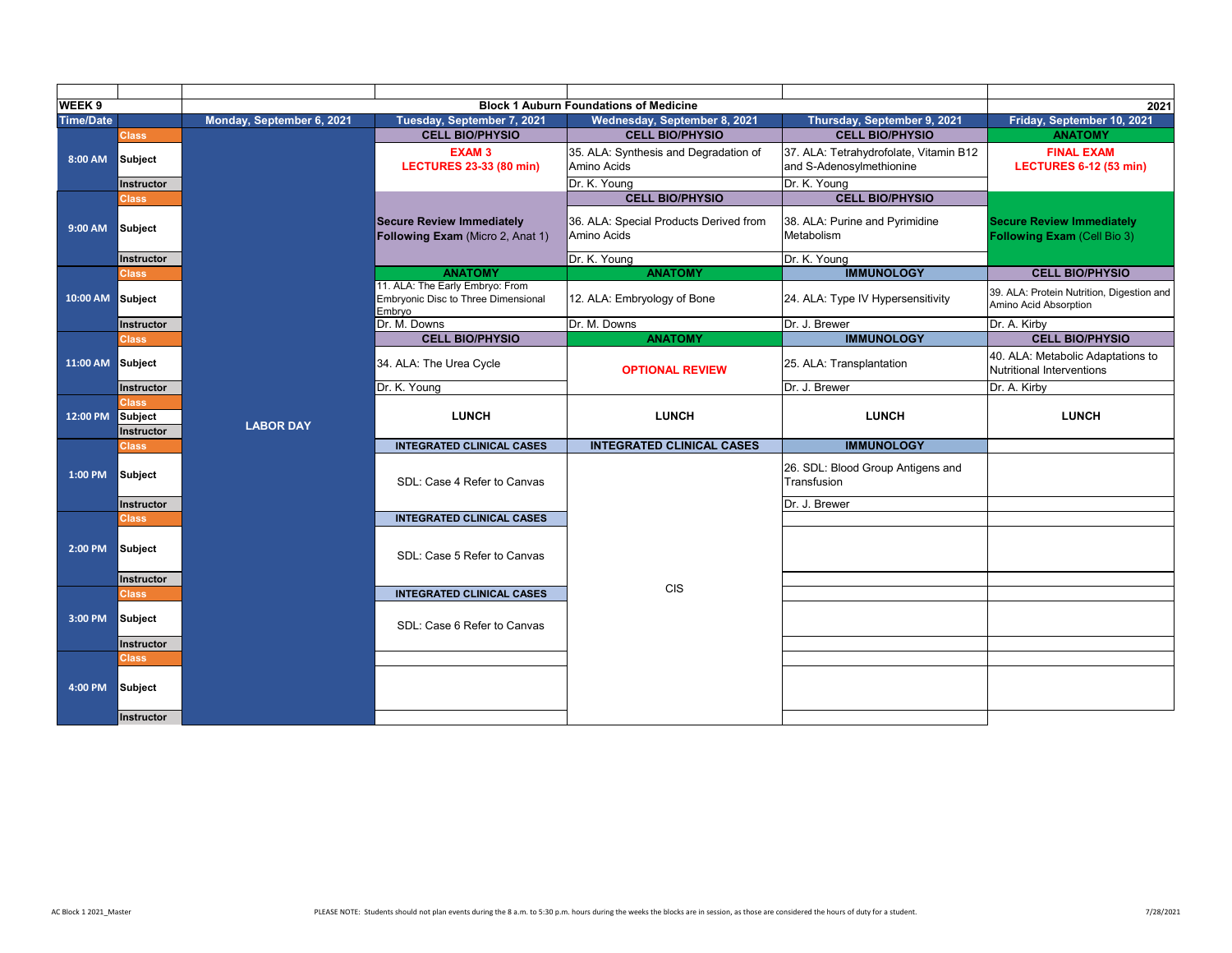| <b>WEEK 10</b>   |                                     |                                                                       |                                                                          |                                                                    |                                                      |                                                                      |
|------------------|-------------------------------------|-----------------------------------------------------------------------|--------------------------------------------------------------------------|--------------------------------------------------------------------|------------------------------------------------------|----------------------------------------------------------------------|
|                  |                                     |                                                                       |                                                                          | <b>Block 1 Auburn Foundations of Medicine</b>                      |                                                      | 2021                                                                 |
| <b>Time/Date</b> |                                     | Monday, September 13, 2021                                            | Tuesday, September 14, 2021                                              | Wednesday, September 15, 2021                                      | Thursday, September 16, 2021                         | Friday, September 17, 2021                                           |
|                  | <b>Class</b>                        | <b>MICROBIOLOGY</b>                                                   | <b>MICROBIOLOGY</b>                                                      | <b>CELL BIO/PHYSIO</b>                                             | <b>MICROBIOLOGY</b>                                  | <b>IMMUNOLOGY</b>                                                    |
| 8:00 AM          | <b>Subject</b>                      | 20. ALA: Gram-Positive Bacteria of<br>Medical Importance              | 22. ALA: Gram-Negative Bacteria of<br>Medical Importance I               |                                                                    | 25. ALA: Atypical Bacteria of Medical<br>Importance  |                                                                      |
|                  | Instructor                          | Dr. K. Dugger                                                         | Dr. K. Dugger                                                            |                                                                    | Dr. K. Dugger                                        |                                                                      |
|                  | Class                               | <b>MICROBIOLOGY</b>                                                   | <b>MICROBIOLOGY</b>                                                      | <b>FINAL EXAM</b>                                                  | <b>MICROBIOLOGY</b>                                  | <b>FINAL EXAM</b>                                                    |
| 9:00 AM          | <b>Subject</b>                      | 21. MLA CBL: Cases of Gram-Positive<br><b>Bacterial Infections</b>    | 23. ALA: Gram-Negative Bacteria of<br>Medical Importance II              | <b>LECTURES 34-42 (67 min)</b>                                     | 26. ALA: Anaerobic Bacteria of Medical<br>Importance | <b>LECTURES 20-29 (73 min)</b>                                       |
|                  | <b>Instructor</b>                   | Dr. K. Dugger                                                         | Dr. K. Dugger                                                            |                                                                    | Dr. K. Dugger                                        |                                                                      |
|                  | <b>Class</b>                        | <b>CELL BIO/PHYSIO</b>                                                | <b>IMMUNOLOGY</b>                                                        | <b>IMMUNOLOGY</b>                                                  | <b>PPC/OMM</b>                                       | <b>MICROBIOLOGY</b>                                                  |
| 10:00 AM         | Subject                             | 41. ALA: Nutritional Support for<br>Maximizing Health and Performance | 27. ALA: Primary Immunodeficiencies 28. ALA: Acquired Immunodeficiencies |                                                                    | 12. ALA: Postural Screening,<br>Autonomics and TART  | 27. MLA CBL: Cases of Atypical and<br>Anaerobic Bacterial Infections |
|                  | <b>Instructor</b>                   | Dr. A. Kirby                                                          | Dr. J. Brewer                                                            | Dr. J. Brewer                                                      | Dr. J. Edison                                        | Dr. K. Dugger                                                        |
|                  | <b>Class</b>                        | <b>CELL BIO/PHYSIO</b>                                                |                                                                          | <b>IMMUNOLOGY</b>                                                  | <b>PPC/OMM</b>                                       | <b>MICROBIOLOGY</b>                                                  |
| 11:00 AM         | <b>Subject</b>                      | 42. ALA: Medical Nutrition Therapy<br>(MNT) in Practice               |                                                                          | 29. ALA: Immunotherapy                                             | <b>OPTIONAL REVIEW</b>                               | 28. MLA CBL: Comprehensive Cases of<br><b>Bacterial Infections</b>   |
|                  | Instructor                          | Dr. A. Kirby                                                          |                                                                          | Dr. J. Brewer                                                      |                                                      | Dr. K. Dugger                                                        |
|                  | <b>Class</b>                        | <b>CELL BIO/PHYSIO</b>                                                |                                                                          |                                                                    |                                                      |                                                                      |
| 12:00 PM         | <b>Subject</b><br><b>Instructor</b> | <b>OPTIONAL REVIEW</b>                                                | <b>LUNCH</b>                                                             | <b>LUNCH</b>                                                       | <b>LUNCH</b>                                         | <b>LUNCH</b>                                                         |
|                  | Class                               | <b>INTEGRATED CLINICAL CASES</b>                                      | <b>INTEGRATED CLINICAL CASES</b>                                         | <b>MICROBIOLOGY</b>                                                | <b>PPC/OMM</b>                                       |                                                                      |
| 1:00 PM          | Subject                             |                                                                       |                                                                          | 24. MLA CBL: Cases of Gram-Negative<br><b>Bacterial Infections</b> |                                                      |                                                                      |
|                  | <b>Instructor</b>                   |                                                                       |                                                                          | Dr. K. Dugger                                                      | MLA LAB 7: Postural Screening,                       |                                                                      |
|                  | <b>Class</b>                        |                                                                       |                                                                          | <b>IMMUNOLOGY</b>                                                  | Autonomics and TART - Group B                        |                                                                      |
| 2:00 PM          | Subject<br>Instructor               |                                                                       |                                                                          | <b>OPTIONAL REVIEW</b>                                             |                                                      |                                                                      |
|                  | <b>Class</b>                        | SP TESTING 1:00-6:30                                                  | SP TESTING 1:00-6:30                                                     |                                                                    | <b>PPC/OMM</b>                                       |                                                                      |
| 3:00 PM          | Subject                             |                                                                       |                                                                          |                                                                    |                                                      |                                                                      |
|                  | Instructor                          |                                                                       |                                                                          |                                                                    | MLA LAB 7: Postural Screening,                       |                                                                      |
|                  | <b>Class</b>                        |                                                                       |                                                                          |                                                                    | Autonomics and TART - Group A                        |                                                                      |
| 4:00 PM          | <b>Subject</b>                      |                                                                       |                                                                          |                                                                    |                                                      |                                                                      |
|                  | Instructor                          |                                                                       |                                                                          |                                                                    |                                                      |                                                                      |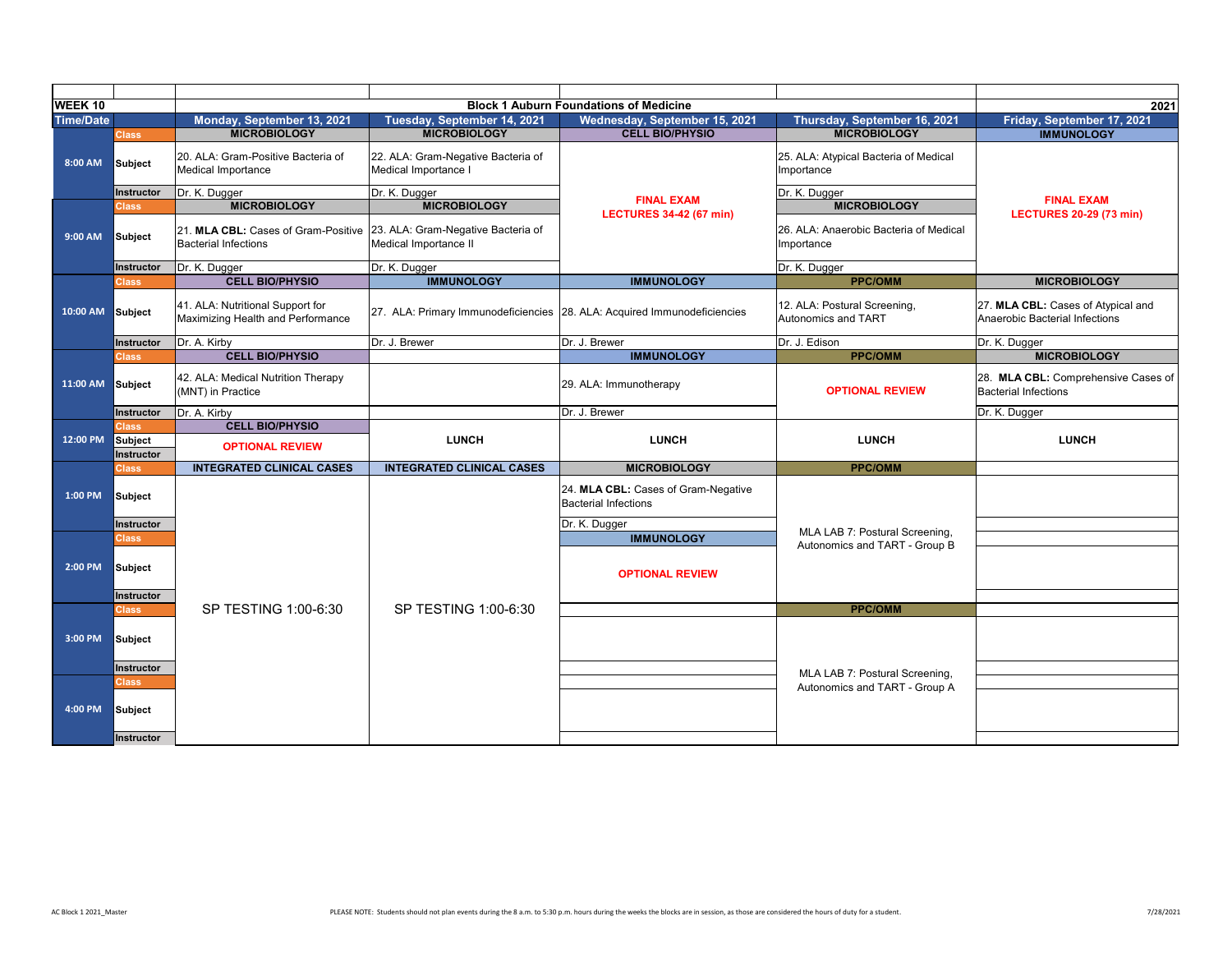| WEEK <sub>11</sub> |                                              |                                                                                           |                               | <b>Block 1 Auburn Foundations of Medicine</b> |                                | 2021                             |
|--------------------|----------------------------------------------|-------------------------------------------------------------------------------------------|-------------------------------|-----------------------------------------------|--------------------------------|----------------------------------|
| <b>Time/Date</b>   |                                              | Monday, September 20, 2021                                                                | Tuesday, September 21, 2021   | Wednesday, September 22, 2021                 | Thursday, September 23, 2021   | Friday, September 24, 2021       |
|                    | <b>Class</b>                                 | <b>MICROBIOLOGY</b>                                                                       | <b>PPC/OMM</b>                | <b>MICROBIOLOGY</b>                           | <b>MICROBIOLOGY</b>            |                                  |
| 8:00 AM            | Subject                                      | 29. MLA CBL: Approaches to the<br>Acquisition and Diagnosis of Bacterial<br>Infections I  |                               |                                               |                                | <b>NO TRAVEL UNTIL ALL</b>       |
|                    |                                              | Instructor Dr. K. Dugger                                                                  |                               | 31. & 32. MLA Lab 3 & 4: Bacterial Lab        |                                |                                  |
|                    | <b>Class</b>                                 | <b>MICROBIOLOGY</b>                                                                       | <b>FINAL EXAM</b>             | Cases   & II                                  | <b>FINAL EXAM</b>              | <b>FINAL GRADES ARE</b>          |
| 9:00 AM            | Subject                                      | 30. MLA CBL: Approaches to the<br>Acquisition and Diagnosis of Bacterial<br>Infections II | <b>LECTURES 6-12 (53 min)</b> |                                               | <b>LECTURES 20-30 (80 min)</b> | <b>RELEASED</b>                  |
|                    |                                              | Instructor Dr. K. Dugger                                                                  |                               | Dr. K. Dugger                                 |                                |                                  |
|                    | <b>Class</b>                                 |                                                                                           | <b>PPC/OMM</b>                | <b>MICROBIOLOGY</b>                           |                                |                                  |
| 10:00 AM           | Subject                                      |                                                                                           |                               | <b>OPTIONAL REVIEW</b>                        |                                |                                  |
|                    | <b>Instructor</b>                            |                                                                                           |                               |                                               |                                |                                  |
|                    | <b>Class</b>                                 |                                                                                           |                               |                                               |                                |                                  |
| 11:00 AM Subject   |                                              |                                                                                           |                               |                                               |                                |                                  |
|                    | <b>Instructor</b>                            |                                                                                           |                               |                                               |                                |                                  |
| 12:00 PM           | <b>Class</b><br>Subject<br><b>Instructor</b> | <b>LUNCH</b>                                                                              |                               | <b>LUNCH</b>                                  | <b>LUNCH</b>                   | <b>LUNCH</b>                     |
|                    | <b>Class</b>                                 |                                                                                           |                               |                                               |                                |                                  |
| 1:00 PM            | Subject                                      |                                                                                           | <b>PRACTICAL / OSCE</b>       |                                               |                                |                                  |
|                    | <b>Instructor</b>                            |                                                                                           |                               |                                               |                                |                                  |
|                    | <b>Class</b>                                 |                                                                                           |                               |                                               |                                |                                  |
| 2:00 PM            | Subject                                      |                                                                                           |                               |                                               |                                |                                  |
|                    | Instructor                                   |                                                                                           |                               |                                               |                                |                                  |
|                    | <b>Class</b>                                 |                                                                                           |                               |                                               |                                | <b>PROMOTION BOARD @ 2:00 PM</b> |
| 3:00 PM            | Subject                                      |                                                                                           |                               |                                               |                                |                                  |
|                    | Instructor                                   |                                                                                           |                               |                                               |                                |                                  |
|                    | <b>Class</b>                                 |                                                                                           |                               |                                               |                                |                                  |
| 4:00 PM            | Subject                                      |                                                                                           |                               |                                               |                                |                                  |
|                    | <b>Instructor</b>                            |                                                                                           |                               |                                               |                                |                                  |